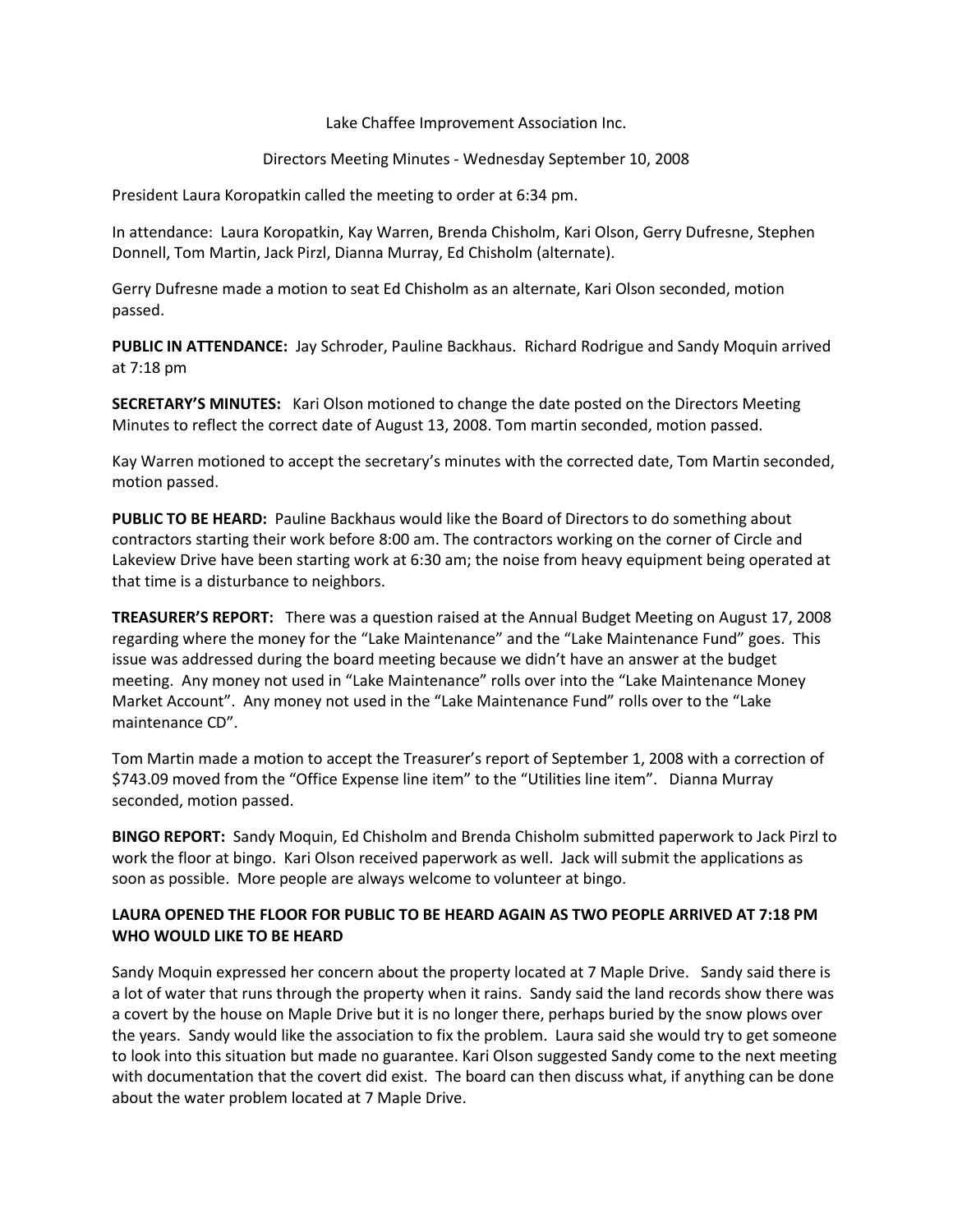Sandy also would like to know what happened to the money that was supposed to be used for aggregate on five of the roads; Maple Drive was one of the roads that was supposed to have been done. The \$4,000 that was set aside for this service was put into the LCIA paving account.

Rich Rodrigue asked that four sterile grass carp be purchased to help with the removal of the weeds from the lake. Rich said several people will donate the money to buy these fish. Rich Rodgrigue expressed his dissatisfaction with the Board's handling of this issue. The Board of Director's will be looking into the best way to address the issue of weeds in the lake.

Stephen Donnell reminded the board that the public to be heard should be limited to three minutes per person.

**ENVIRONMENTAL REPORT:** There seems to be some disagreement about whether purchasing carp is a good solution to the weed problem. There is no doubt that the carp will eat the weeds but there is a concern that these carp will cause more problems for the lake in the long run. Ed Chisholm suggested we look into weed tilling. Kay Warren suggested having someone from the DEP come out to meet with the association members to answer any questions about different methods of riding the lake of weeds. Diana Murray has been working on this issue and said we cannot add anything to the lake without the permission from the DEP. Diana Murray said she would try to get somebody from the DEP to come to our next meeting.

Stephen Donnell left the meeting at 8:00 pm.

Ed Chisholm made a motion that any member who makes a personal attack on a board member should lose their ability to speak. Gerry Dufresne amended the motion to include that they be ejected from the meeting. Tom Martin seconded, motion passed as amended.

\*\*\*UPDATE\*\*\*

## **Mr. Chuck Lee from the DEP will be attending our next Board of Directors meeting held on October 8, 2008 at 6:30 pm. All Lake Chaffee Members are encouraged to attend.**

**KITCHEN REPORT:** Kay Warren reported that progress is being made. The new door is up and the mop sink is installed. The plumbing has been completed. The stove still needs to be painted and a few smaller projects need to be finished. Kay is trying to get the work completed within the next two weeks. Once the work is completed she can call for the final inspection.

**BEACH REPORT:** Sandy is planning a clean up on the main beach either at the end of October or beginning of November. Sandy would appreciate any help from volunteers.

Laura has two volunteers helping to take care of Mother's Beach. A special thank-you to Phil Cote and Aaron Gigilio.

**CONSTABLE REPORT:** Gerry reports that it has been quiet in the neighborhood.

**ROAD REPORT:** Hipsky has done some grading and will continue the repair process on Westford Drive and View Point Drive. They are also working on asphalt patching on Armitage Court and Ashford Drive.

**FINANCE REPORT:** No report

**CORRESPONDENCE:** None